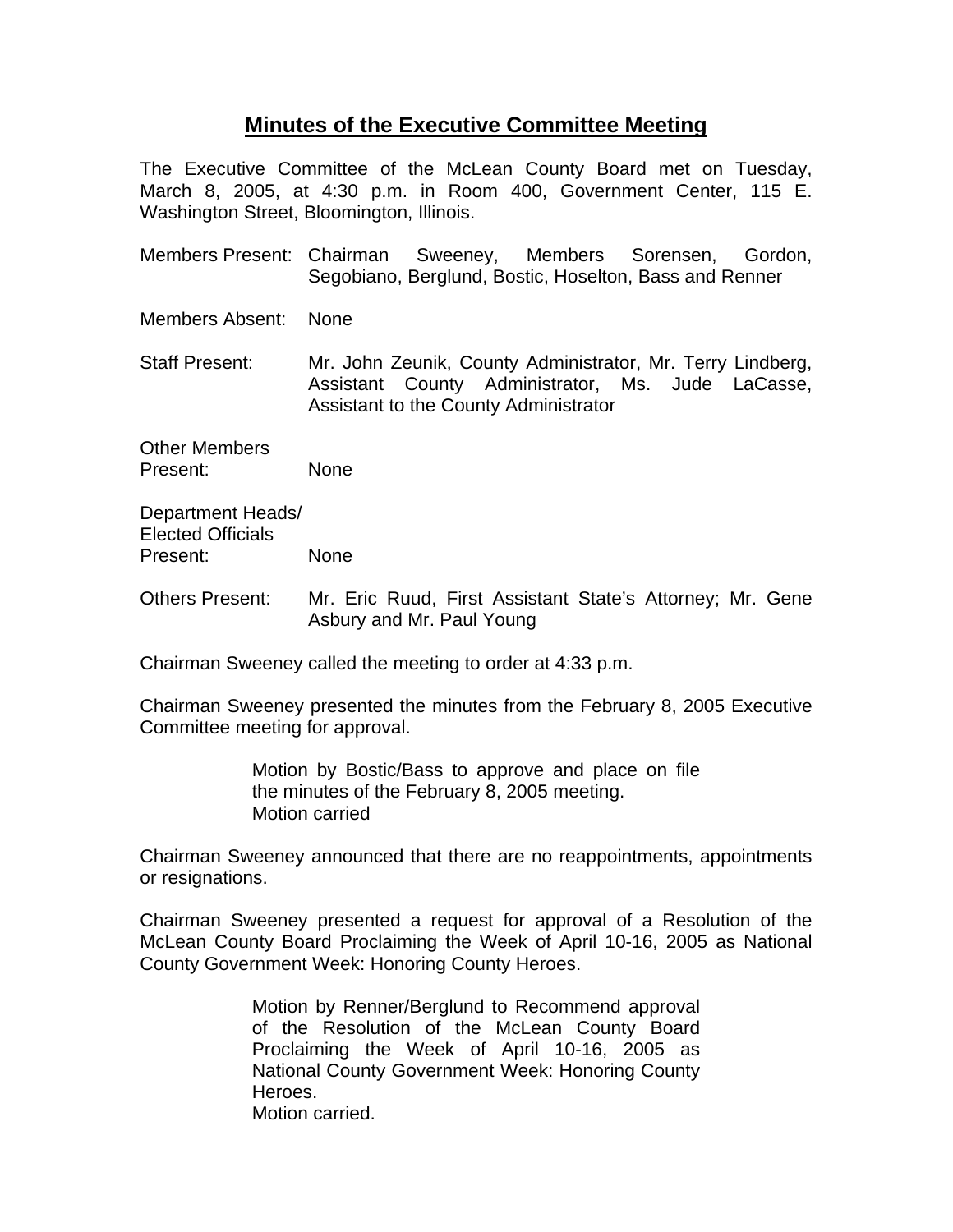Executive Committee March 8, 2005 Page Two

Chairman Sweeney presented a request for approval of a Resolution Approving and Adopting the 2005 Legislative Program. He announced that the Legislative Committee met on Monday, March 7. Chairman Sweeney noted that four of the six State Representatives and State Senators attended the Breakfast, including Representative Dan Brady, Representative Shane Cultra, Representative Keith Sommer and Senator Bill Brady. He stated that the idea, presented by Mr. Zeunik during the budgeting process regarding the Property Tax Reduction Initiative, was well received by the four individuals. Even though it would not go on the Legislative Agenda for 2005, the Legislative Group agreed to look at the proposal throughout the year to see if the initiative can garner support. Chairman Sweeney stated that the initiative mirrors the change in State law that reduced the General Fund maximum tax rate from \$.28 to the current rate of \$.25 in exchange for a  $\frac{1}{4}$  cent sales tax in the incorporated areas and a 1 cent sales tax in the unincorporated areas. The request now is to take it from \$.25 to \$.21 in exchange for an additional ¼ center sales tax. Chairman Sweeney indicated that he would also share this proposal with Metro-Counties.

> Motion by Gordon/Renner to Recommend Approval of the Resolution Approving and Adopting the 2005 Legislative Program. Motion carried.

Mr. Matt Sorensen presented a request to approve a Resolution to Amend the Rules of the County Board of McLean County as submitted by the Rules Subcommittee. He advised that the Rules Subcommittee met several times and is requesting approval of a series of amendments to the Rules of the McLean County Board.

> Motion by Gordon/Renner to Recommend Approval of a Resolution to Amend the Rules of the County Board of McLean County. Motion carried.

Chairman Sweeney asked Mr. Eric Ruud, Assistant State's Attorney, to clarify the informational item regarding the appointment to the Bloomington-Normal Airport Authority.

Mr. Ruud indicated that he will discuss the legal authority for the County Board in appointing commissioners to the Airport Authority and about the legal history behind the creation of the Airport Authority. Under the Statute dealing with the appointment of Boards of Commissioners for Airport Authorities, a lot of the authority depends upon the size of the County's population and how many cities, towns and villages there are within the boundaries of the Airport Authority.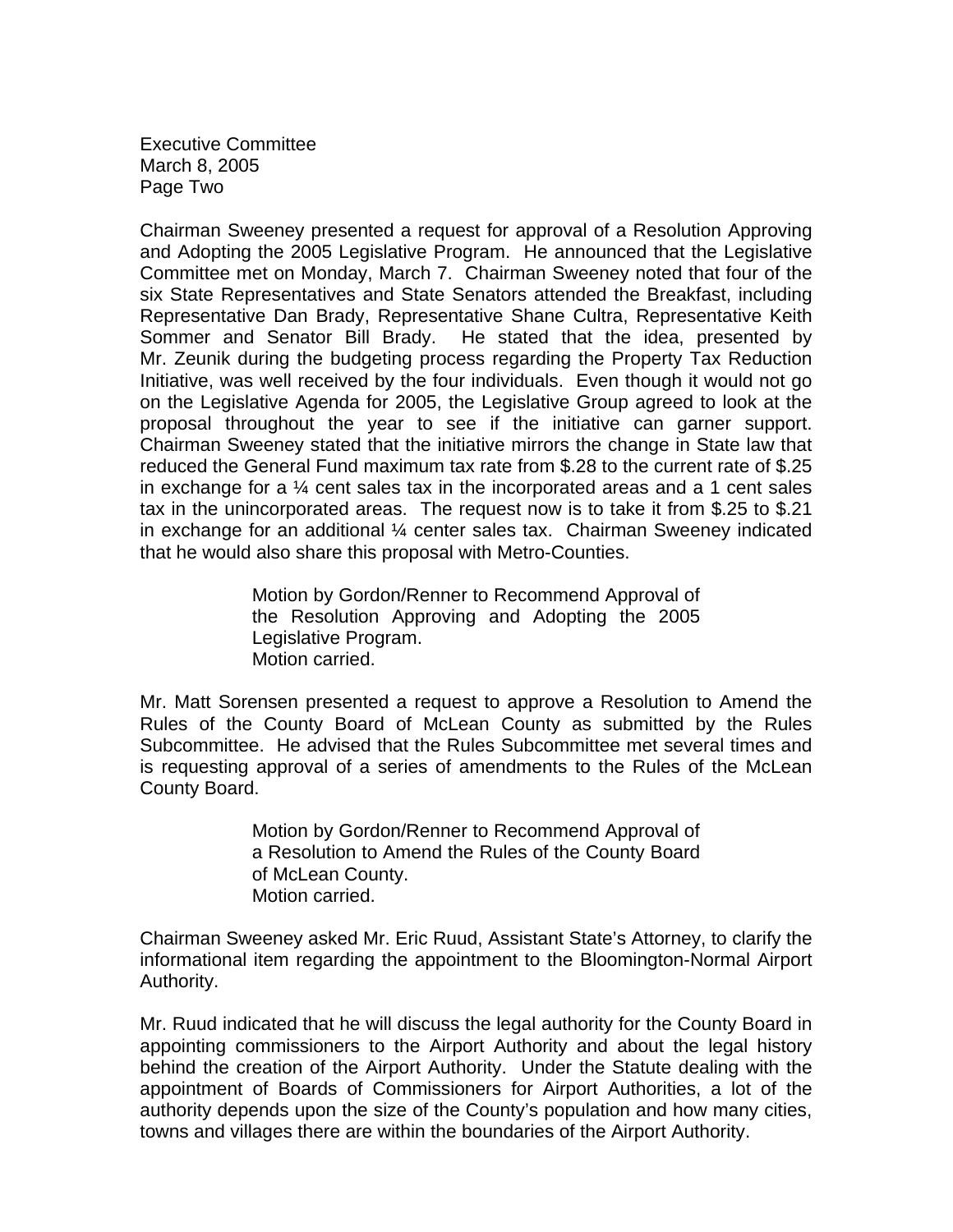Executive Committee March 8, 2005 Page Three

Mr. Ruud stated that McLean County's authority for appointments is located under Section B of 3.1 of the Appointment Statute for Airport Authorities. The Authority says that where there are two or more municipalities within the corporate boundaries of an Airport Authority (which is the case with Bloomington and Normal), then one commissioner is appointed by Normal, one by Bloomington, one commissioner is appointed from the areas within the Airport Authority that are located outside of the municipalities, two commissioners are appointed at-large, which means they can be appointed from Bloomington, Normal or the unincorporated areas. Mr. Ruud noted that the Administrator's Office had received calls from people interested in being appointed who said that they live in the unincorporated territories. He explained that does not mean all of McLean County, but rather that you would have to live within the unincorporated, non-city, non-town territory, but within the boundaries of the Airport Authority.

Mr. Ruud explained that, out of the five commissioners, the County can appoint three and two can be "at-large." Mr. Ruud referred to the original court file from 1964 that created the Bloomington-Normal Airport Authority. The petition was filed in court before the Honorable Associate Judge Wayne C. Townley. Judge Townley entered an order fixing the boundaries of the proposed Airport Authority District. Those boundaries, by court order of March 12, 1964, were all of Bloomington, all of Normal and the legally described unincorporated territory. After Judge Townley identified the proposed boundaries of the new Airport Authority in 1964, he directed that a referendum be held. Once the proponents of the Airport filed their petition thereby creating a court case, the court ordered that an election be held. The order created a polling place for that small unincorporated territory to vote on the issue of whether or not to create the Airport Authority.

The judge ordered that a ballot be created to vote on whether or not to establish the Airport Authority and he ordered that an election be held on Tuesday, April 14, 1964. The results of the election were obtained and presented to Judge Townley who, on April 27, 1964, certified the election results approving the establishment of the Airport Authority and identified, in his court order, that certain unincorporated territories lying outside of the districts shall be part of the described territory. Mr. Ruud identified the very small, two-block area described as the territory lying outside of the municipalities. It was specifically created, by the court, that it should be all of Bloomington, all of Normal and that small area called Colonial Meadows subdivision.

Mr. Ruud indicated that the territory was created intentionally to be that small section. Mr. Renner asked if it was such a small area because of the subsequent incorporation of the adjoining areas since then.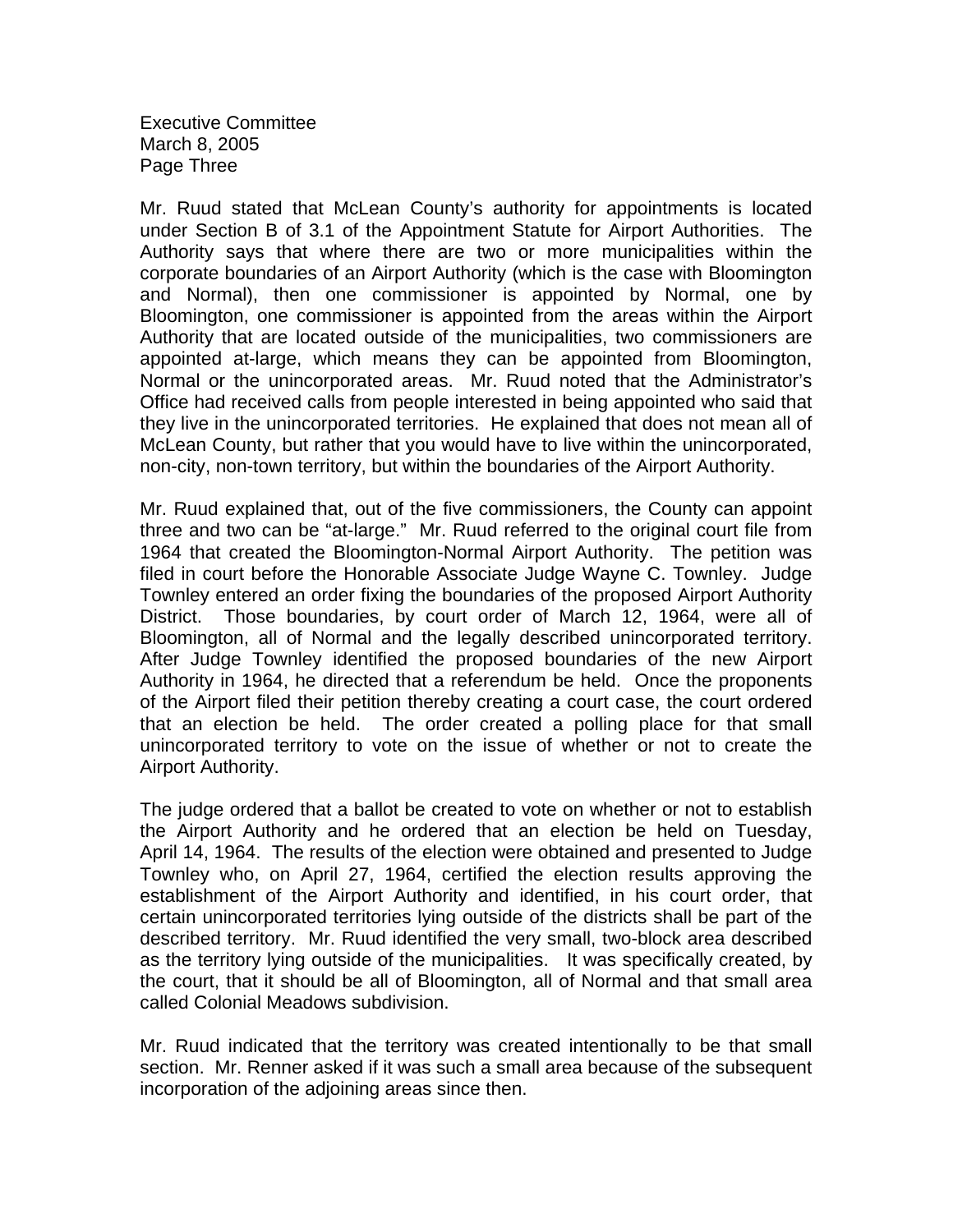Executive Committee March 8, 2005 Page Four

Chairman Sweeney stated that one of the current Airport Commissioners lives in Colonial Meadows. That individual is up for re-appointment or he may resign. If he resigns, an appointment for his seat must come from that small two-block area. Chairman Sweeney reported that he has asked Representative Dan Brady and Senator Bill Brady to go to the House and Senate with a new Bill to ask that the State law regarding the appointment be changed. He noted that Metro Counties is supporting the Bill, as well as Bill Anderson, the County Lobbyist.

Mr. Zeunik stated that the only other Airport Authority that meets the same criteria as McLean County is Coles County. When the Coles County Airport Authority was established, the Airport Authority encompassed the entire County, so the unincorporated area outside of the two municipalities was the balance of the County. Therefore, our proposed Legislation will have no impact on them.

Mr. Zeunik explained that the proposed Legislation will permit the County Board Chairman to recommend to the County Board three appointments to come from anywhere within the corporate boundaries of the Airport Authority. It would eliminate the exclusive appointment from the one area, which remains the only area not annexed to the City or the Town but included in the petition back in 1964. The property owners who live there are the only residents in unincorporated McLean County who pay taxes to the Airport Authority but do not pay taxes to Bloomington or Normal. Mr. Zeunik noted that, after researching all of the properties in McLean County which do not pay taxes to Bloomington or Normal but pay taxes to the Airport Authority, he found that most of the properties are vacant lots, businesses or rental properties. The pool to draw from for an appointment is, therefore, restricted to this one two-block area.

Chairman Sweeney recommended that this vacant appointment be tabled for a month or two to see what happens in Springfield with the proposed change to the law. He stated that he believes it is imperative to get the law changed.

Mr. Gordon asked what the timeline is on the current Airport Authority member's term. Chairman Sweeney replied that the term ends in April, but the commissioner can serve as long as necessary until the law can be changed.

Ms. Bostic asked what the rationale was with the judge in 1964 not to tax all of McLean County for the Airport. Mr. Ruud replied that it was in the province of the petitioners to decide the size and shape of their boundaries.

Mr. Segobiano expressed his support of the proposal but shared his concern that the proposal did not go to the full Board for action and approval before it was placed in the hands of the State legislators in Springfield. Chairman Sweeney replied that there was a time limitation and he made the decision to proceed with the proposal.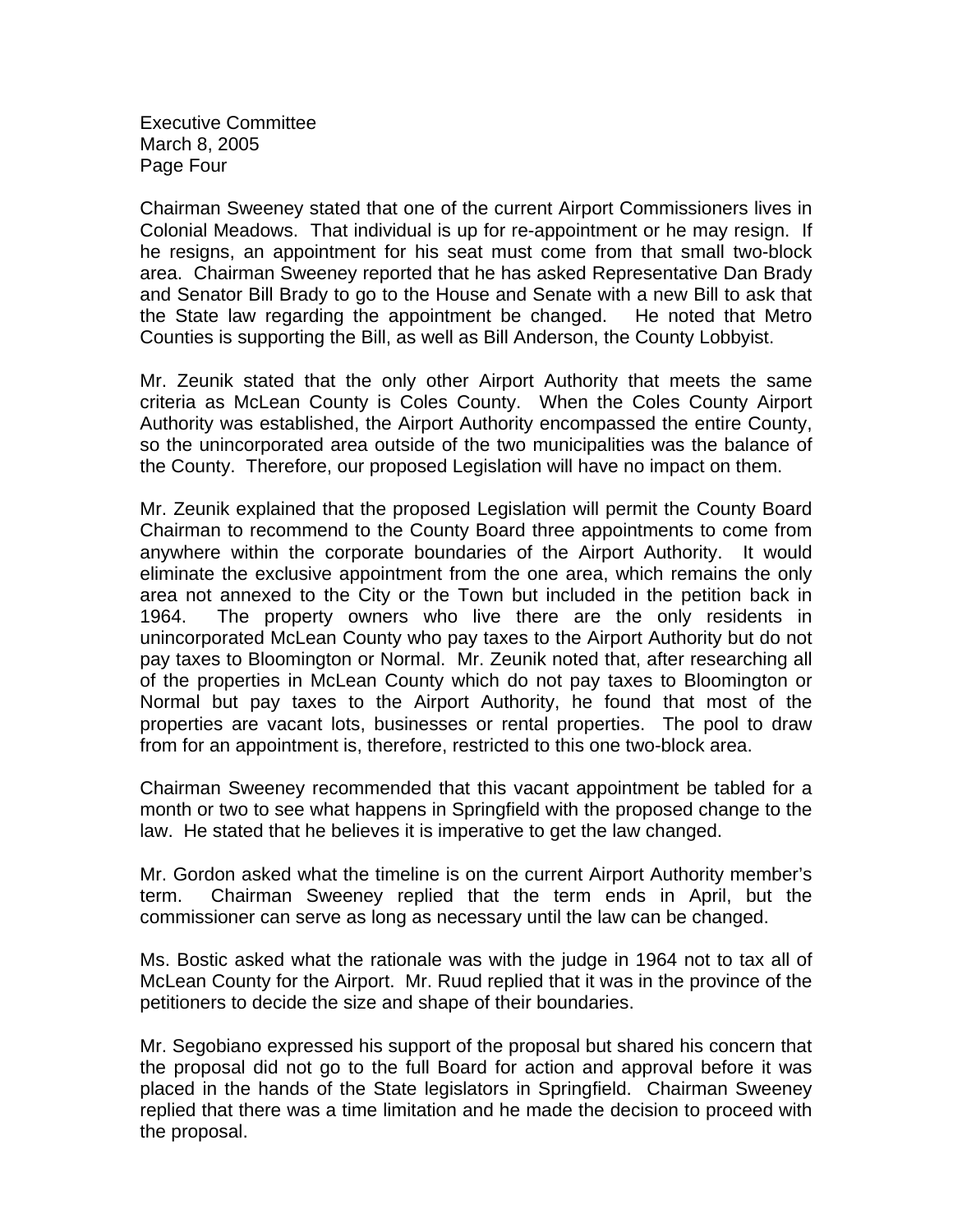Executive Committee March 8, 2005 Page Five

.

Mr. Duffy Bass, Chairman, Transportation Committee reported that the Transportation Committee has no items for action.

Mr. Matt Sorensen, Chairman, Finance Committee reported that the Finance Committee has no items for action. He pointed out to the Committee the informational item regarding the McLean County Board Rescinding the Accelerated Method of Property Tax Billing and Approving and Adopting the Method of preparing one Final Property Tax Bill. Mr. Sorensen advised that it has been a goal for many years to get to a point where a final tax bill can be calculated in time for the Spring billing cycle as opposed to processing a Spring bill and a Fall bill. He acknowledged the team work done by County offices to meet this goal. Mr. Sorensen stated that this change will save the County \$25,000-\$30,000 a year in handling costs.

Chairman Sweeney asked if there were any questions for Mr. Sorensen. Hearing none, he thanked him.

Mr. Tari Renner, Chairman, Justice Committee presented five items for action. He presented a request for approval of an Emergency approval of an Emergency Appropriation Ordinance Amending the McLean County Fiscal Year 2005 Combined Annual Appropriation and Budget Ordinance – Domestic Violence Grant Fund 0160 – State's Attorneys Office 0020.

> Motion by Renner/Gordon to Recommend Approval of an Emergency Appropriation Ordinance Amending the McLean County Fiscal Year 2005 Combined Annual Appropriation and Budget Ordinance – Domestic Violence Grant Fund 0160. Motion carried

Mr. Renner presented a request for approval of an Emergency Appropriation Ordinance Amending the McLean County Fiscal Year 2005 Combined Annual Appropriation and Budget Ordinance, Domestic Violence Grant Fund 0160 – Court Services 0022.

> Motion by Renner/Hoselton to Recommend Approval of an Emergency Appropriation Ordinance Amending the McLean County Fiscal Year 2005 Combined Annual Appropriation and Budget Ordinance, Domestic Violence Grant Fund 0160 – Court Services Department 0022. Motion carried.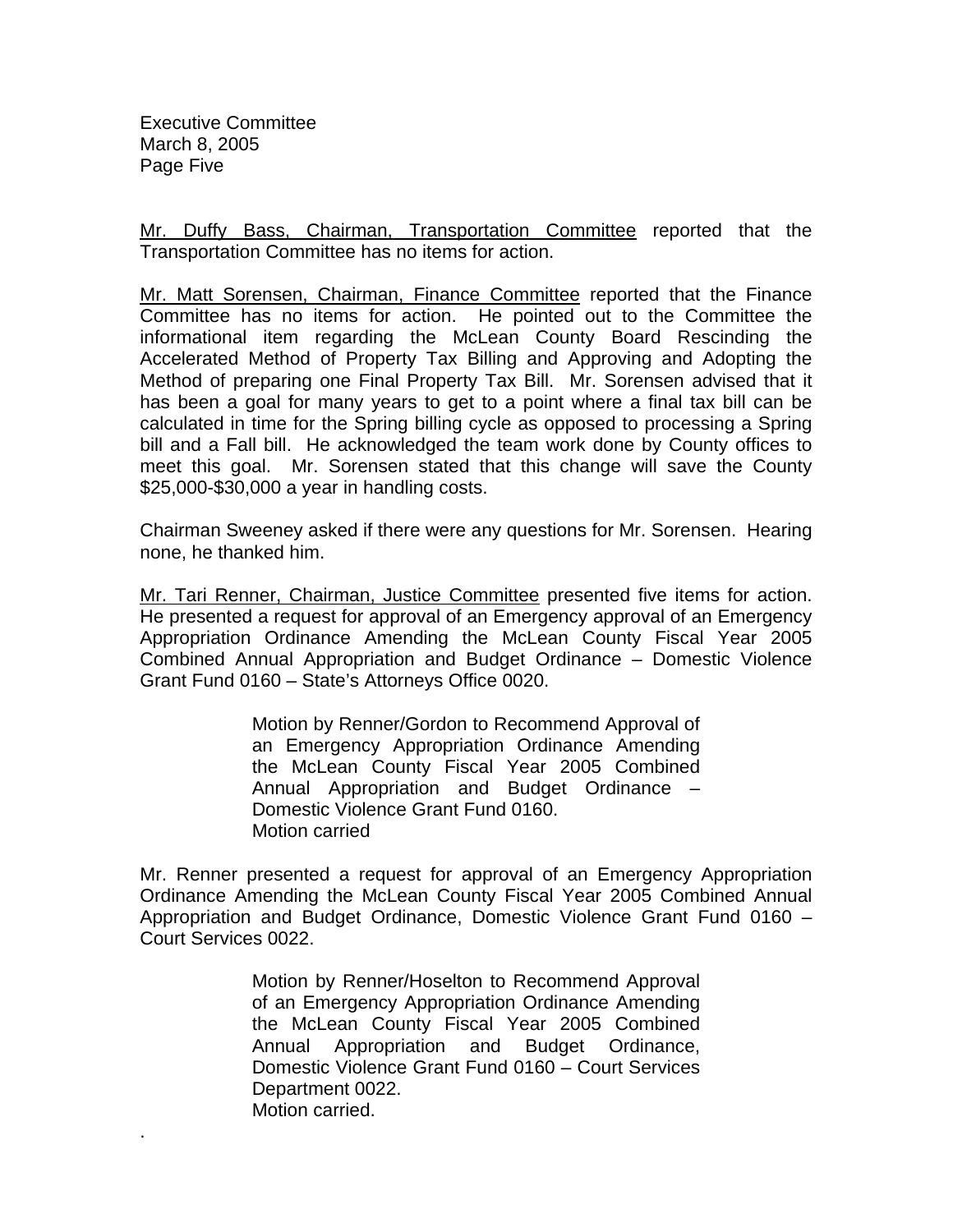Executive Committee March 8, 2005 Page Six

Mr. Renner presented a request for approval of a Resolution transferring monies from the General Fund 0001 to the COPS in Schools Fund 0166 for Fiscal Year 2004 – Sheriff's Department.

Mr. Hoselton asked what school is involved in the COPS Program. Mr. Lindberg replied that when the grant was received in 2000, they solicited proposals from schools. At that time, Tri-Valley and Olympia schools expressed an interest. When it was finalized, the Olympia Schools had withdrawn and Tri-Valley was the only school in the program. Mr. Lindberg indicated that the year described in the Resolution is the final year of the program. When the Federal Funds ended, the County had an obligation to retain the officer in the school for one more year, which is the cost reflected in the Resolution.

> Motion by Renner/Berglund to Recommend Approval of the Resolution Transferring Monies from the General Fund 0001 to the COPS in Schools Fund 0166 for Fiscal Year 2004 – Sheriff's Department. Motion carried.

Mr. Renner presented a request for approval to accept a grant from the U.S. Department of Justice to raise community awareness during National Crime Victims' Rights Week (NCVRW). This grant is to be used to set up a booth at the Eastland Mall on April 16, 2005 to educate people on victims' rights.

> Motion by Renner/Gordon to Approve a Grant from the U.S. Department of Justice to Raise Community Awareness during National Crime Victims' Week (NCVRW). Motion carried

Mr. Renner presented a request for approval to apply for a Disaster Assistance and Preparedness Grant from the Illinois Emergency Management Agency – ESDA.

> Motion by Renner/Bostic to Approve the request from ESDA to apply for an Illinois Emergency Management Agency (IMEA) Disaster Assistance and Preparedness Grant. Motion carried

Mr. Renner informed the Committee that the Circuit Clerk would like to install an ATM machine on the third floor to provide an opportunity for customers to get cash to pay their court obligations.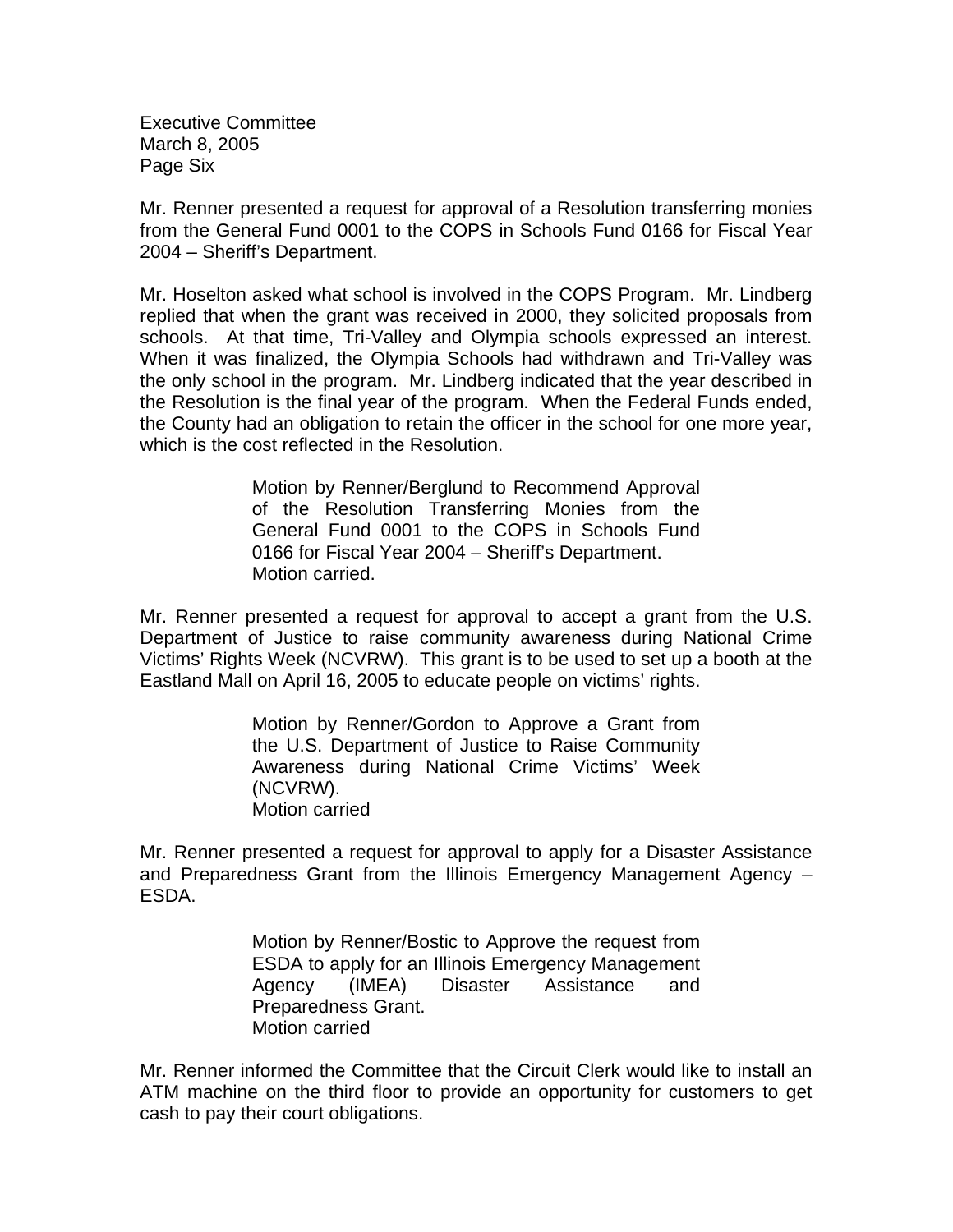Executive Committee March 8, 2005 Page Seven

Mr. George Gordon, Chairman, Land Use and Development Committee reported that the Land Use and Development Committee brings no action items to the Executive Committee.

Chairman Sweeney asked if there were any questions for Mr. Gordon. Hearing none, he thanked him.

Ms. Bostic, Chairman, Property Committee presented three items for action. Ms. Bostic presented a request for approval of a Resolution of the McLean County Board Requesting the Public Building Commission of McLean County to Approve Financing for the Remodeling of certain areas of the McLean County Law and Justice Center – County Administration.

> Motion by Bostic/Sorensen to Recommend Approval of a Resolution of the McLean County Board Requesting the Public Building Commission of McLean County to Approve Financing for the Remodeling of certain areas of the McLean County Law and Justice Center. Motion carried.

Ms. Bostic presented a request for approval to apply for an Illinois Conservation Foundation Grant – Parks and Recreation.

> Motion by Bostic/Hoselton to Approve a Request to Apply for an Illinois Conservation Foundation Grant. Motion carried.

Ms. Bostic presented a request for approval to apply for an Illinois Special Wildlife Funds Grant – Parks and Recreation.

> Motion by Bostic/Bass to Approve a Request to Apply for an Illinois Conservation Foundation Grant. Motion carried.

Ms. Bostic indicated that Mr. Gene Asbury was available to show the plans for the proposed renovations of the Law and Justice Center.

Chairman Sweeney asked if there were any questions for Ms. Bostic. Hearing none, he thanked her.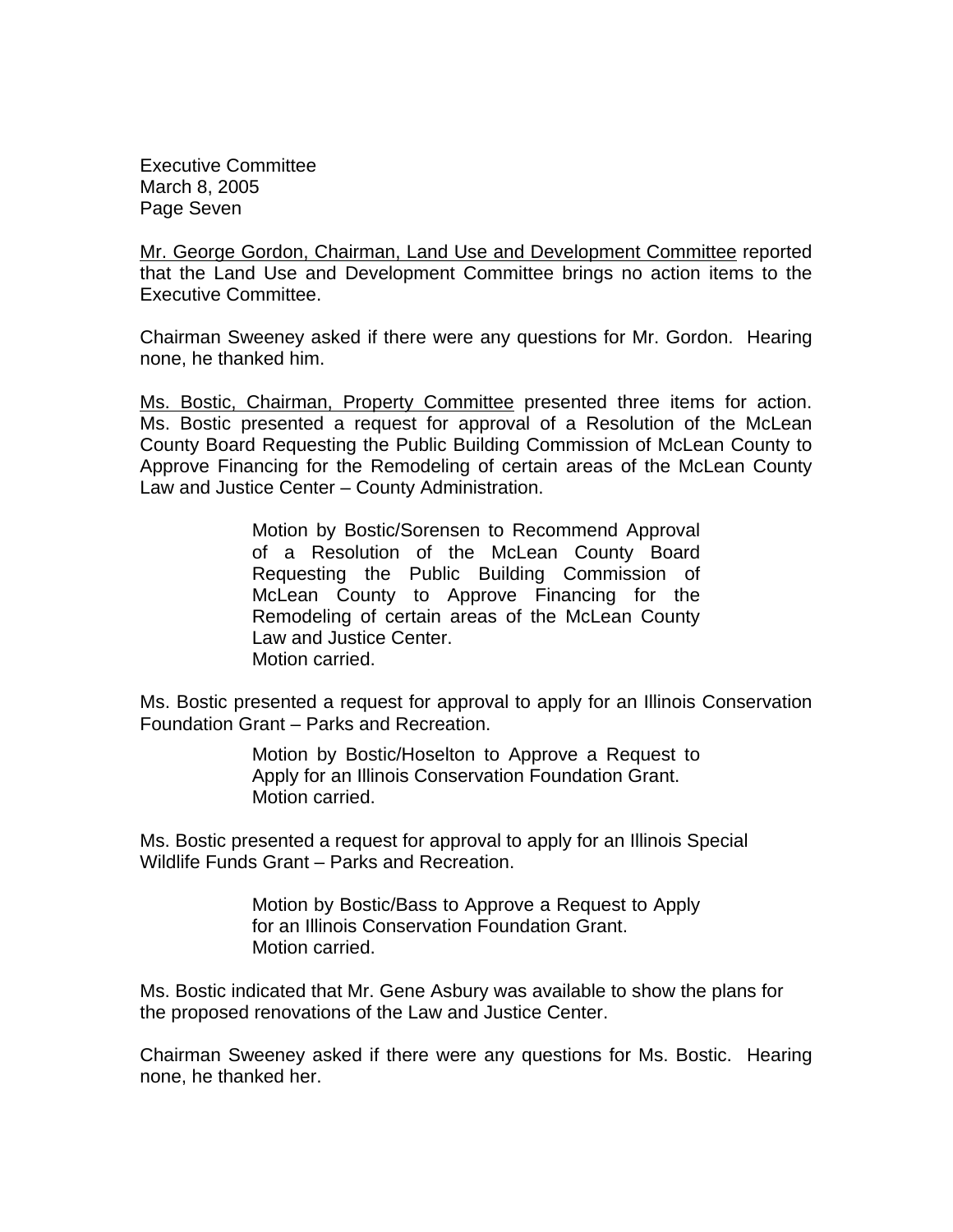Executive Committee March 8, 2005 Page Eight

Mr. John Zeunik, County Administrator reported that he has nothing to report to the Committee.

Chairman Sweeney asked if there were any questions for Mr. Zeunik. Hearing none, he thanked him.

Chairman Sweeney presented the February 28, 2005 bills as recommended and transmitted by the County Auditor for payment. The fund total for the month is \$200,613.28 with the prepaid total the same.

> Motion by Renner/Berglund to approve the Executive Committee bills for February 28, 2005 as presented to the Committee by the County Auditor. Motion carried.